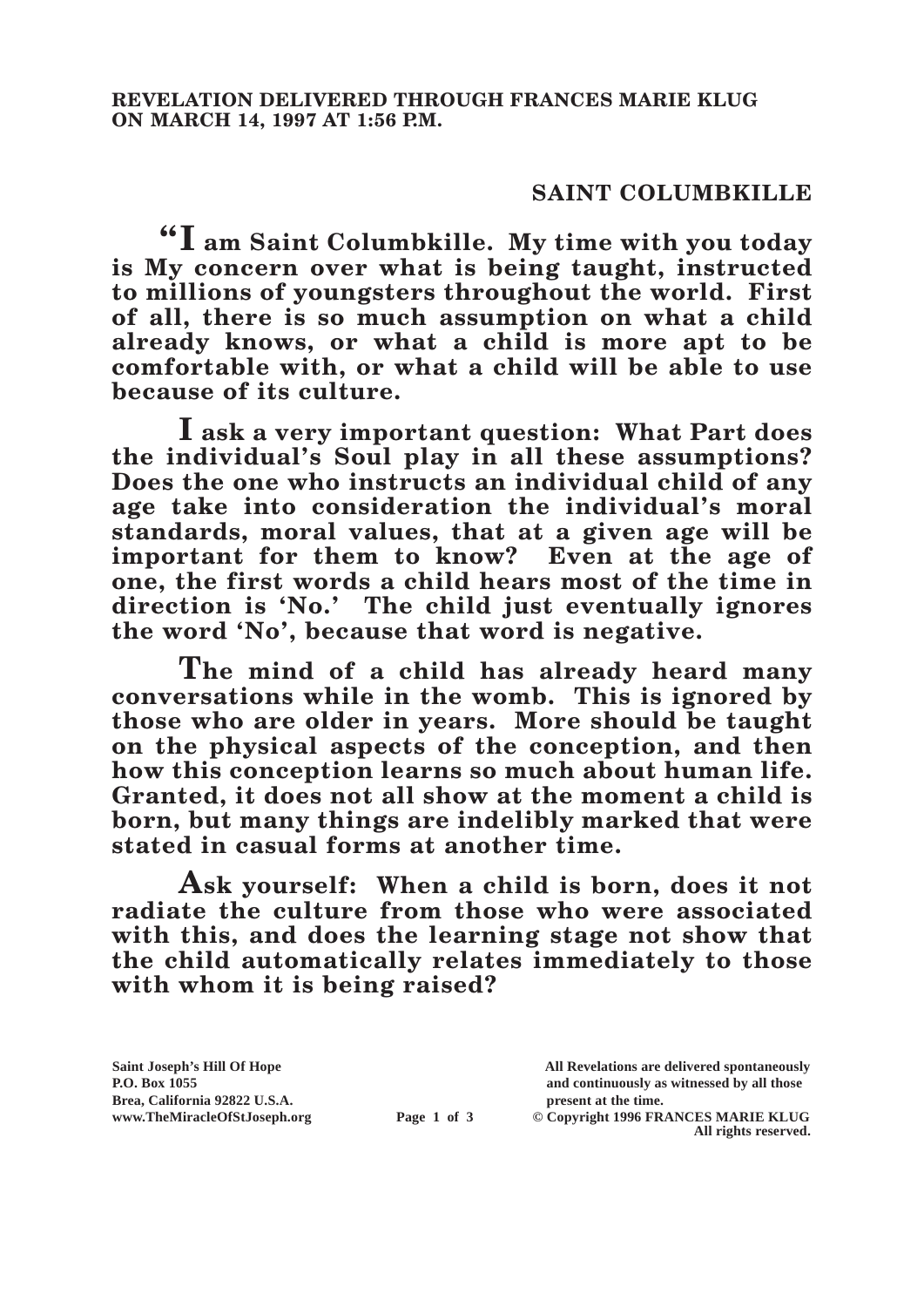**We hear mankind talk about the pedigree of an animal, and then We hear a description belittling to some animals, using a slang term. A child is a human being. A child has a Soul immediately assigned to it at the moment of conception. A child is not an animal. Human life differs in many ways, for many reasons, than all other creations.**

**If one plants a rose, they do not expect a dandelion to come forth. If one plants a tree, they do not expect a flower to take its place. If wood is needed to build something stable, strong, one does not use something soft such as the petals of a rose. This is logical. Its very statement says that human life is distinct, and human life has a Purpose beyond what anything else has.**

**Human life is made to the Image and Likeness of God. This does not mean that God looks like man, but all the senses of mankind, the sight, the touch, the ability to think, the ability to produce, the ability of the mind alone is cognizant of the Importance of human life versus all other living things.**

**The personality of a human being has many dimensions and oftentimes gives light, hope, in a treasury of measures to others, because of the personality of the individual, the intelligence, the innate love for other human beings.**

**So much has not been spoken about regarding the Importance of human life, the rights an individual has, the abilities, the conscience, the ability to make decisions, the abilities to learn, using the mind in** 

Brea, California 92822 U.S.A.<br>
www.TheMiracleOfStJoseph.org<br> **Page 2 of 3** © Copyright 1996 FR.

**Saint Joseph's Hill Of Hope All Revelations are delivered spontaneously P.O. Box 1055 and continuously as witnessed by all those** 

**Page 2 of 3** © Copyright 1996 FRANCES MARIE KLUG **All rights reserved.**